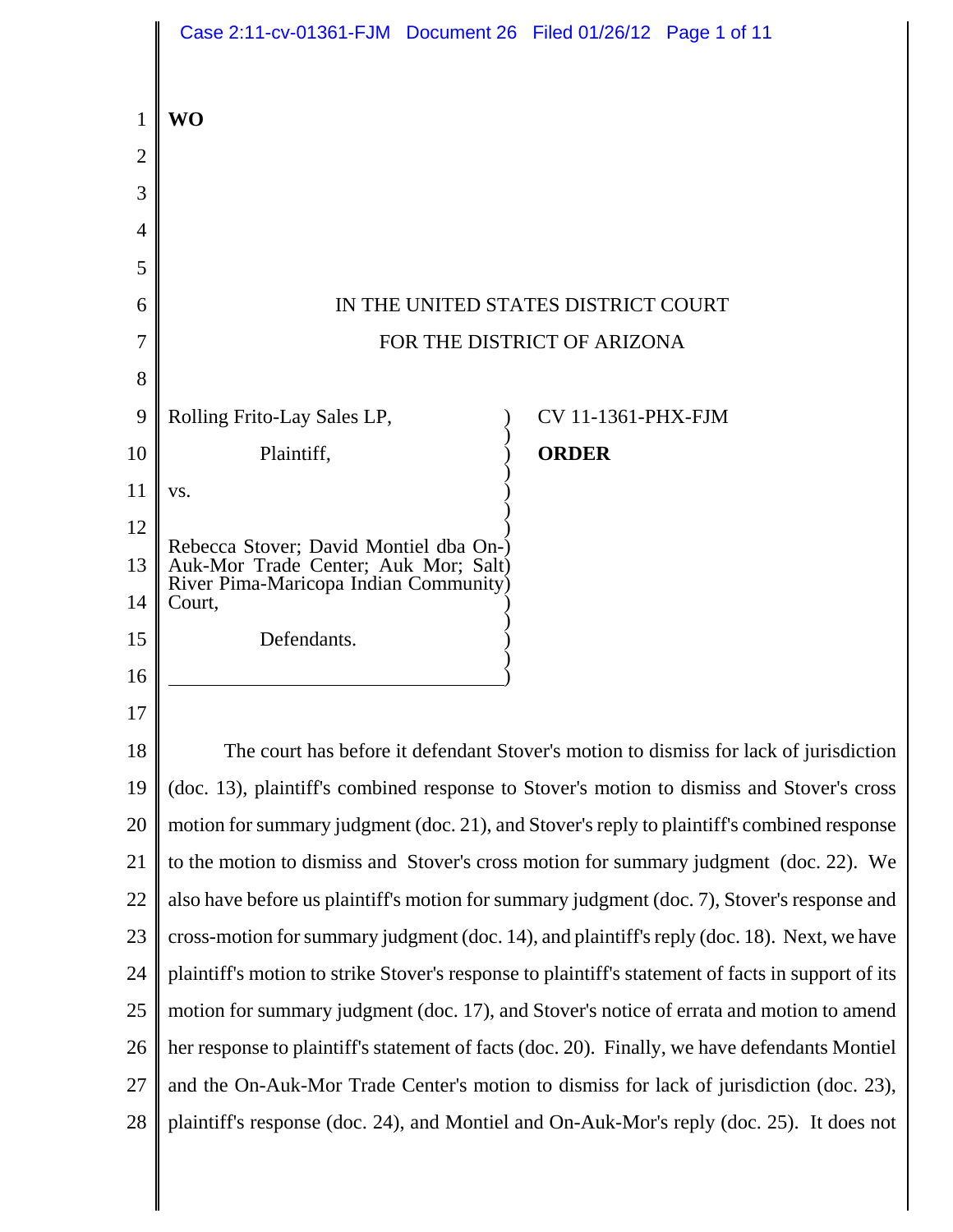1 2 appear that the Salt River Pima-Maricopa Indian Community Court has been served, and it has not appeared in these proceedings.

3

## **I. Background**

4 5 6 7 8 The facts are undisputed. The On-Auk-Mor Trade Center ("On-Auk-Mor") is owned by defendant Montiel and located on the Salt River Pima-Maricopa Indian Reservation. Montiel is a tribal member. Plaintiff, a non-Indian limited partnership, provides products to On-Auk-Mor for sale. Defendant Rebecca Stover, a non-Indian, visited On-Auk-Mor, slipped on one of plaintiff's boxes, fell, and was injured.

9 10 11 12 13 14 15 16 Stover filed an action in the Superior Court of Arizona in Maricopa County against plaintiff, Montiel, and On-Auk-Mor on May 14, 2010. In August 2010, the Superior Court dismissed all claims against Montiel and On-Auk-Mor because, as tribal members, they were not subject to state jurisdiction. Much later, in April 2011, the Superior Court dismissed Stover's claim against plaintiff without prejudice for lack of prosecution. It is unclear why Stover abandoned her claim against plaintiff in a court which clearly had jurisdiction. Stover brought an action in tribal court against plaintiff, where only special tribal advocates are permitted to appear.

17 18 Plaintiff filed this action, seeking, among other things, to enjoin Stover from proceeding against plaintiff in tribal court.

19

# **II. Stover's Motion to Dismiss**

20 21 22 23 24 25 Stover moves to dismiss for lack of jurisdiction and contends that the tribe has jurisdiction over her claims against plaintiff. She also contends that principles of comity require us to dismiss or abstain because of the action in tribal court. Plaintiff contends that the tribal court has no jurisdiction over an action brought by a non-Indian against a non-Indian. Plaintiff also contends that the issue is clear enough such that exhaustion is not required.

26 27 "[W]hether a tribal court has adjudicative authority over nonmembers is a federal question." Plains Commerce Bank v. Long Family Land & Cattle Co., Inc.*,* 554 U.S. 316,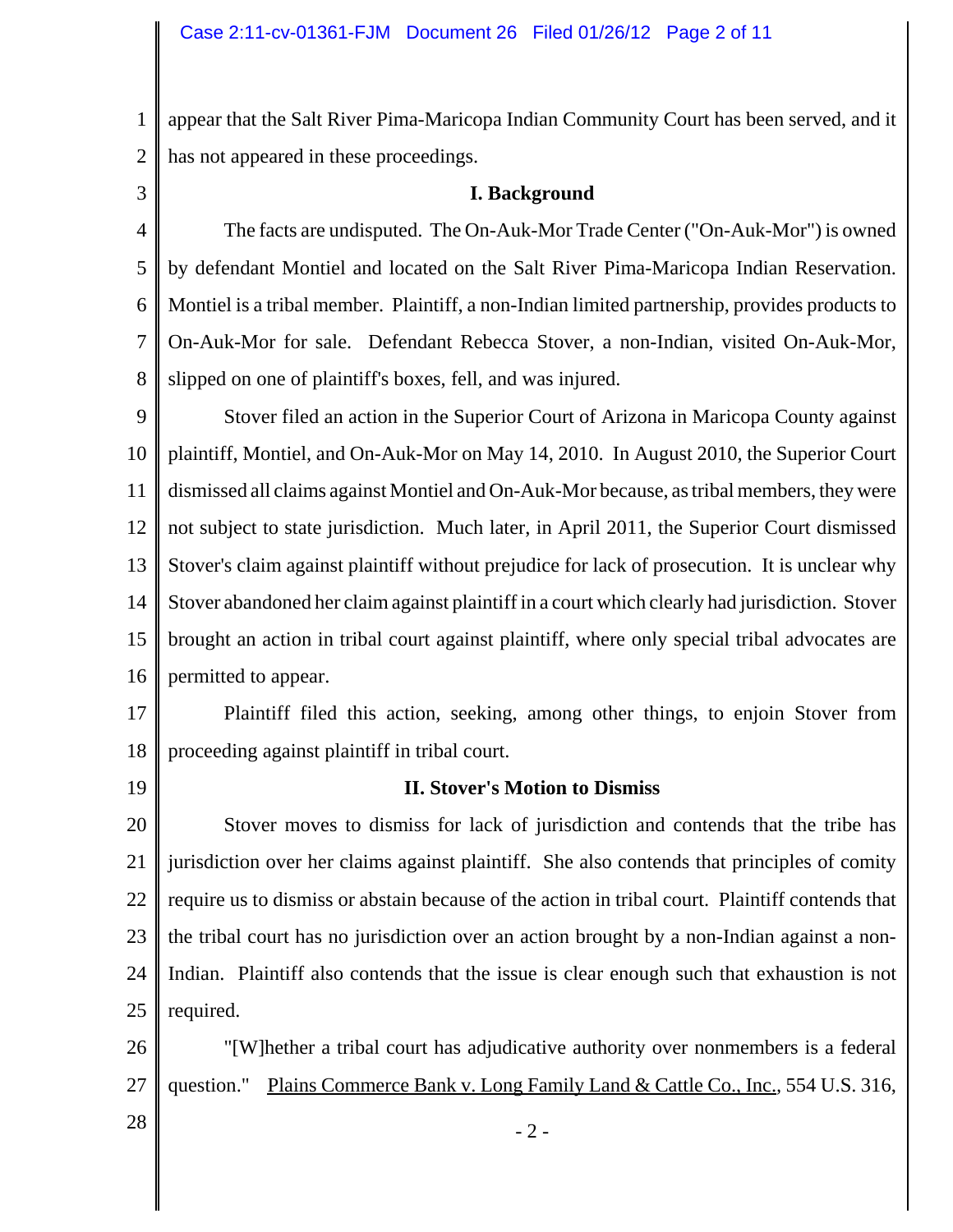1 2 3 4 5 6 7 8 9 10 11 12 13 14 15 324, 128 S. Ct. 2709, 2716 (2008). Thus, it is plain that we have subject matter jurisdiction under 28 U.S.C. § 1331. Whether we should exercise that jurisdiction at this time is dependent upon the clarity of the underlying claim and whether tribal exhaustion would serve a purpose other than delay. Nevada v. Hicks, 533 U.S. 353, 369, 121 S. Ct. 2304, 2315 (2001). If it is clear that the tribal court has no jurisdiction, exhaustion would serve no purpose other than delay. Id. See also Strate v. A-1 Contractors*,* 520 U.S. 438, 459 n.14, 117 S. Ct. 1404, 1416 n.14 (1997) ("when tribal-court jurisdiction over an action such as this one is challenged in federal court, the otherwise applicable exhaustion requirement must give way, for it would serve no purpose other than delay.") (Internal citation omitted). Thus, in order to determine whether plaintiff must first litigate its federal question in tribal court, we must examine the merits. If it is plain that the tribal court is without jurisdiction, plaintiff will be subjected to needless delay and expense for no countervailing purpose. Plaintiff claims the federal right to be free of tribal jurisdiction. It would be anomalous indeed to require plaintiff to first suffer the loss of the very right for which it seeks protection (to be free of tribal jurisdiction) before affording an opportunity to protect its right.

16 17 18 19 20 21 22 23 24 25 26 27 To this day, the Supreme Court has "never held that a tribal court had jurisdiction over a nonmember defendant." Hicks*,* 533 U.S. at 358 n.2, 121 S. Ct. at 2309 n.2. This speaks volumes. We begin with Oliphant v. Suquamish Indian Tribe*,* 435 U.S. 191, 98 S. Ct. 1011 (1978), which held that a tribal court has no criminal jurisdiction over a non-Indian because that would be inconsistent with the tribe's status. The Court stated that the tribe's assertion of authority over a non-Indian ignored the fact that there exists within the United States but two sovereigns: the United States and the states. Id. at 211, 98 S. Ct. at 1022. And, in the companion case of United States v. Wheeler*,* 435 U.S. 313, 98 S. Ct.1079 (1978), the Court acknowledged that the self-governing powers of tribes "involve only the relations among members of a tribe" and that divestiture of sovereignty has occurred with respect to "the relations between an Indian tribe and nonmembers of the tribe. " Id. at 326, 98 S. Ct. at 1087- 88 (emphasis added).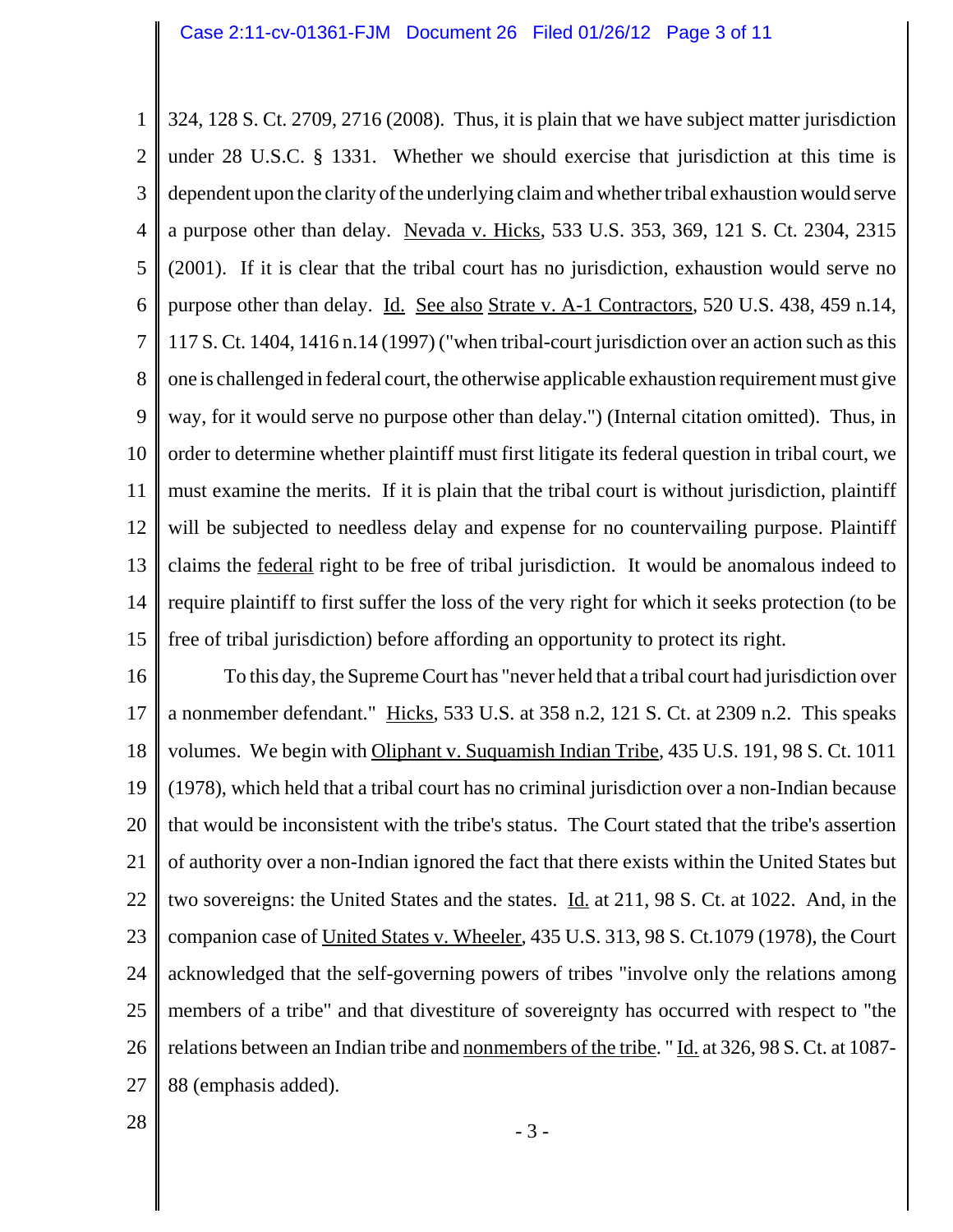1 2 3 4 5 6 7 8 9 10 11 12 This basic framework is not limited to criminal jurisdiction. The Court expressly quoted and relied on Oliphant and Wheeler in addressing the civil regulatory power of a tribe over non-Indians in Montana v. United States*,* 450 U.S. 544, 564, 101 S.Ct. 1245, 1257 (1981). The Court specifically stated that "[t]hough Oliphant only determined inherent tribal authority in criminal matters, the principles on which it relied support the general proposition that the inherent sovereign powers of an Indian tribe do not extend to the activities of nonmembers of the tribe." Id. at 565, 101 S.Ct. at 1258. The Court then acknowledged two exceptions: "some forms of civil jurisdiction over non-Indians on their reservations, even on non-Indian fee lands," (1) "who enter consensual relationships with the tribe or its members" or (2) whose conduct "threatens or has some direct effect on the political integrity, the economic security or the health or welfare of the tribe." Id. at 565-66, 101 S. Ct. at 1258 (emphasis added).

13 14 15 16 17 18 19 20 21 22 23 24 25 26 Relying on Water Wheel Camp Recreational Area, Inc. v. Larance*,* 642 F. 3d 802 (9th Cir. 2011), Stover contends that the presumption against tribal jurisdiction and the Montana exceptions apply only to fee patented land within the boundaries of a reservation. But this contention cannot be squared with the Court's post-Montana decisions. In Strate*,* the Court described Montana as "the pathmarking case concerning tribal civil authority over nonmembers." 520 U.S. at 445, 117 S.Ct. at 1409. It could hardly be pathmarking if it did not apply to tribal land within a reservation. And in Hicks, the Court stated that "Indian tribes' regulatory authority over nonmembers is governed by the principles set forth in Montana which we have called the 'pathmarking case' on the subject." 533 U.S. at 358, 121 S. Ct. at 2309 (internal citations omitted). The Court expressly rejected the contention that because Hicks's home was on tribal land Montana was distinguishable. 533 U.S. at 359, 121 S. Ct. at 2310 (citation omitted). Indeed, the Court read the use of the word "reservation" in Montana to imply "that the general rule of Montana applies to both Indian and non-Indian land." Id. at 359-60, 121 S. Ct. at 2310.

27

The Court's most recent pronouncement leaves no ambiguity. The Court said that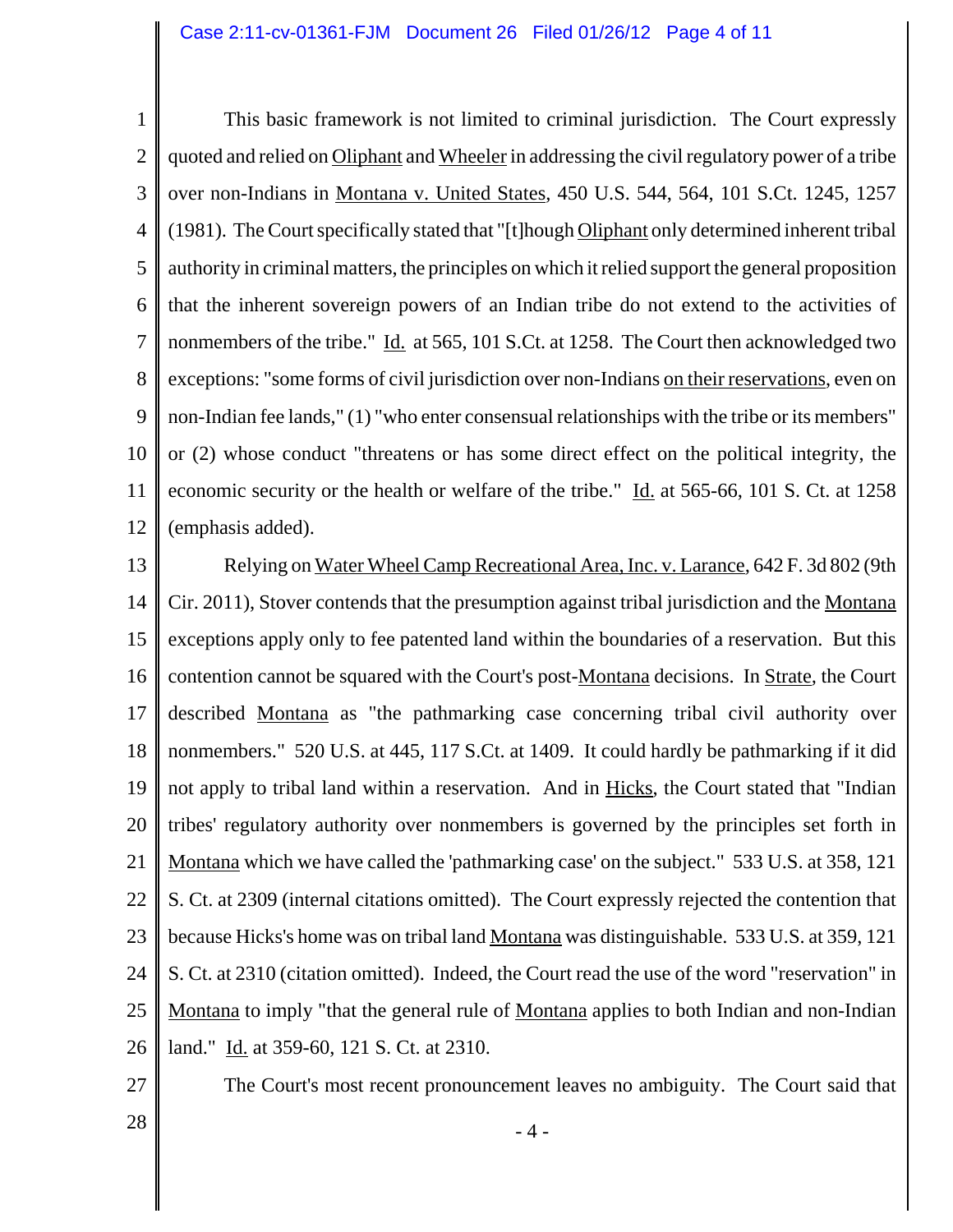1 2 3 4 5 6 7 8 9 10 11 12 13 14 15 16 17 18 19 20 21 22 23 "tribes do not, as a general matter, possess authority over non-Indians who come within their borders," Plains, 554 U.S. at 328, 128 S. Ct. at 2718, and that "the general rule [of Montana and Oliphant] restricts tribal authority over nonmember activities taking place on the reservation*,* and is particularly strong when the nonmember's activity occurs on land owned in fee simple by non-Indians." Id. at 328, 128 S. Ct. at 2719 (emphasis added). If there were any doubt about this, the Court then relied on Montana's general proposition to state that "efforts by a tribe to regulate nonmembers, especially on non-Indian fee land, are 'presumptively invalid.'" Id. at 330, 128 S. Ct. at 2720. Nor can a tribe's adjudicative jurisdiction exceed its legislative jurisdiction. Id. Unless words are infinitely elastic, one cannot limit Montana to the activities of non-Indians on fee patented land. This is so because, as the Court noted, subjecting non-Indians to the jurisdiction of a tribal court without their consent would subject them to an entity outside the Constitution. Id. at 337, 128 S. Ct. at 2724. Government with the consent of the governed is everything in America. To the extent that the *per curiam* opinion in Water Wheel departs from Supreme Court jurisprudence in the area of Federal Indian Law, we are constrained by the Supremacy Clause, Art. VI, and Article III ("one supreme Court") to follow the Supreme Court. See Thurston Motor Lines, Inc. v. Jordan K. Rand, Ltd., 460 U.S. 533, 535, 103 S. Ct. 1343, 1344 (1983). We thus apply Montana to this case. Ironically, even if Montana did not apply to reservation land, we would fall back on Oliphant and Wheeler to conclude that there is no tribal court jurisdiction over non-Indians on reservation land. See Frederick J. Martone, Of Power and Purpose, 54 Notre Dame L. Rev. 829, 836-38 (1979) (reviewing the application of Oliphant and Wheeler in the civil context, concluding that these cases establish that Indian tribes lack jurisdiction over non-Indians).

24 25 26 27 It is undisputed that plaintiff is a non-Indian limited partnership, and that Stover's injuries occurred on the reservation. We are therefore presented with the classic Montana query. Beginning with the presumption that the tribal court lacks jurisdiction over a non-Indian's actions, we assess whether either of Montana's exceptions apply.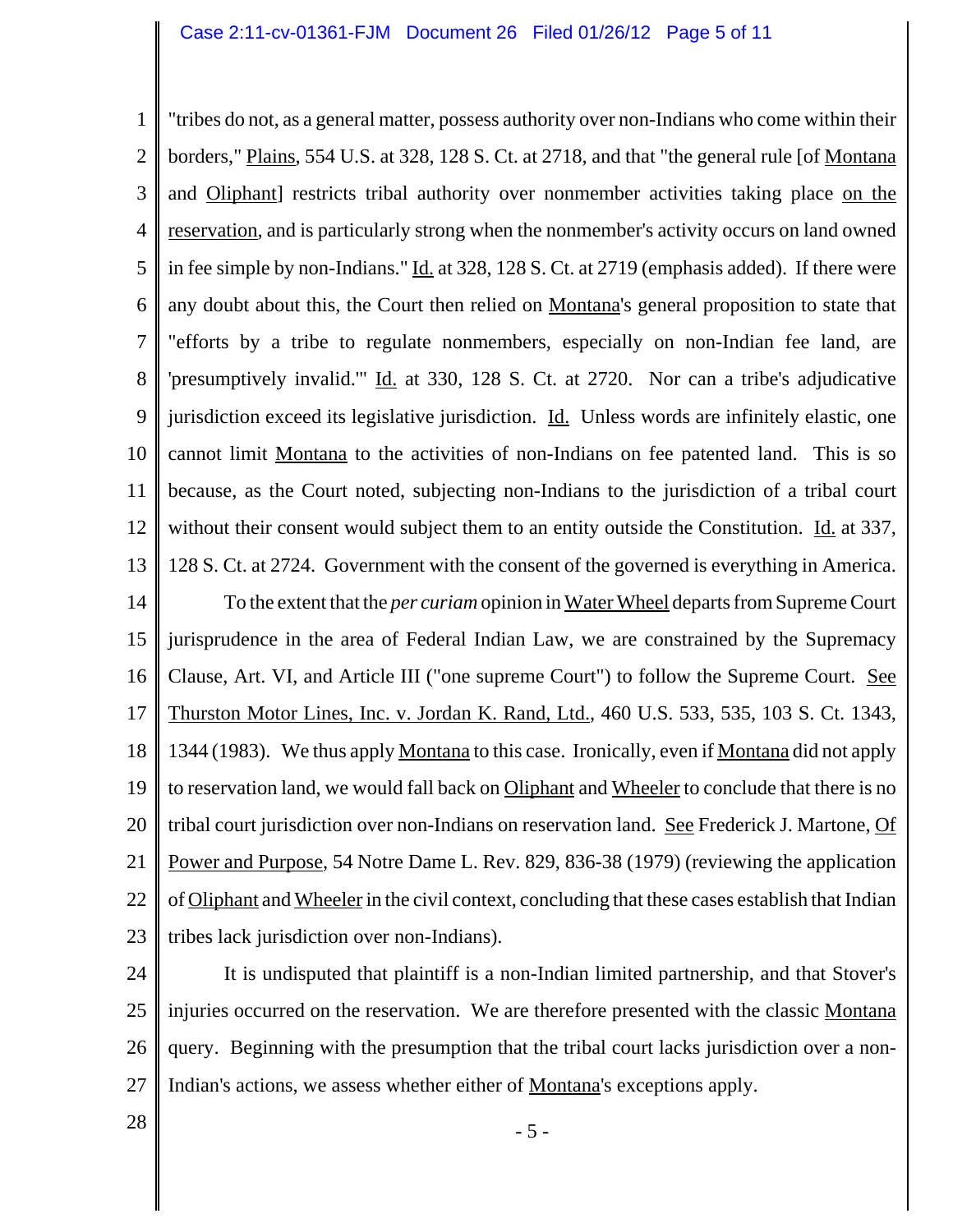| $\mathbf{1}$   | The first Montana exception approves tribal regulation "through taxation, licensing,                                                                                                                                                                                                                                          |  |  |  |
|----------------|-------------------------------------------------------------------------------------------------------------------------------------------------------------------------------------------------------------------------------------------------------------------------------------------------------------------------------|--|--|--|
| $\overline{2}$ | or other means" over a non-Indian's activities when the non-Indian has entered into a                                                                                                                                                                                                                                         |  |  |  |
| 3              | "consensual relationship[] with the tribe or its members, through commercial dealing,                                                                                                                                                                                                                                         |  |  |  |
| 4              | contracts, leases, or other arrangements." Montana, 450 U.S. at 565, 101 S. Ct. at 1258.                                                                                                                                                                                                                                      |  |  |  |
| 5              | Plaintiff acknowledges that it agreed to and did deliver its products to the On-Auk-Mor for                                                                                                                                                                                                                                   |  |  |  |
| 6              | sale. Although the exact nature of the relationship is unclear, we conclude that a consensual                                                                                                                                                                                                                                 |  |  |  |
| 7              | relationship as defined in Montana is present between plaintiff and On-Auk-Mor, whether                                                                                                                                                                                                                                       |  |  |  |
| 8              | or not a written contract exists. According to Stover, the existence of the consensual                                                                                                                                                                                                                                        |  |  |  |
| 9              | relationship is all that is needed for the first Montana exception to apply. We disagree.                                                                                                                                                                                                                                     |  |  |  |
| 10             | There is no consensual relationship between plaintiff and Stover.                                                                                                                                                                                                                                                             |  |  |  |
| 11             | The justifications for tribal jurisdiction must be considered when assessing whether                                                                                                                                                                                                                                          |  |  |  |
| 12             | jurisdiction exists. This is because a tribal court's power is limited to that which is needed                                                                                                                                                                                                                                |  |  |  |
| 13             | to (1) protect self-government, and (2) "control internal relations." Id. at 564, 101 S. Ct. at                                                                                                                                                                                                                               |  |  |  |
| 14             | 1258. The Montana exceptions emerge from the justifications for recognizing tribal power.                                                                                                                                                                                                                                     |  |  |  |
| 15             | Put another way, certain forms of nonmember behavior, even on non-Indian                                                                                                                                                                                                                                                      |  |  |  |
| 16<br>17       | fee land, may sufficiently affect the tribe as to justify tribal oversight. While<br>tribes generally have no interest in regulating the conduct of nonmembers,<br>then, they may regulate nonmember behavior that implicates tribal governance<br>and internal relations. The regulations we have approved under Montana all |  |  |  |
| 18             | flow directly from these limited sovereign interests.                                                                                                                                                                                                                                                                         |  |  |  |
| 19             | Plains, 554 U.S. at 335, 128 S. Ct. at 2723. Also important to the analysis is the notion of                                                                                                                                                                                                                                  |  |  |  |
| 20             | consent. Non-Indian defendants, after all, are often United States citizens. See United States                                                                                                                                                                                                                                |  |  |  |
| 21             | v. Lara, 541 U.S. 193, 212, 124 S. Ct. 1628, 1640 (2004) (Kennedy, J., concurring); see also                                                                                                                                                                                                                                  |  |  |  |
| 22             | Duro v. Reina, 495 U.S. 676, 692-94, 110 S. Ct. 2053, 2063-64 (1990) (superceded by statute                                                                                                                                                                                                                                   |  |  |  |
| 23             | on other grounds). These defendants do not lose their citizenship or renounce its protections                                                                                                                                                                                                                                 |  |  |  |
| 24             | simply by stepping foot on an Indian reservation. Non-Indians, by virtue of their non-                                                                                                                                                                                                                                        |  |  |  |
| 25             | member status, do not play any role in tribal government and "have no say" in tribal laws and                                                                                                                                                                                                                                 |  |  |  |
| 26             | regulations. Plains, 554 U.S. at 337, 128 S. Ct. at 2724. "Consequently, those laws and                                                                                                                                                                                                                                       |  |  |  |
| 27             | regulations may be fairly imposed on nonmembers only if the nonmember has consented,                                                                                                                                                                                                                                          |  |  |  |
| 28             |                                                                                                                                                                                                                                                                                                                               |  |  |  |
|                | $-6-$                                                                                                                                                                                                                                                                                                                         |  |  |  |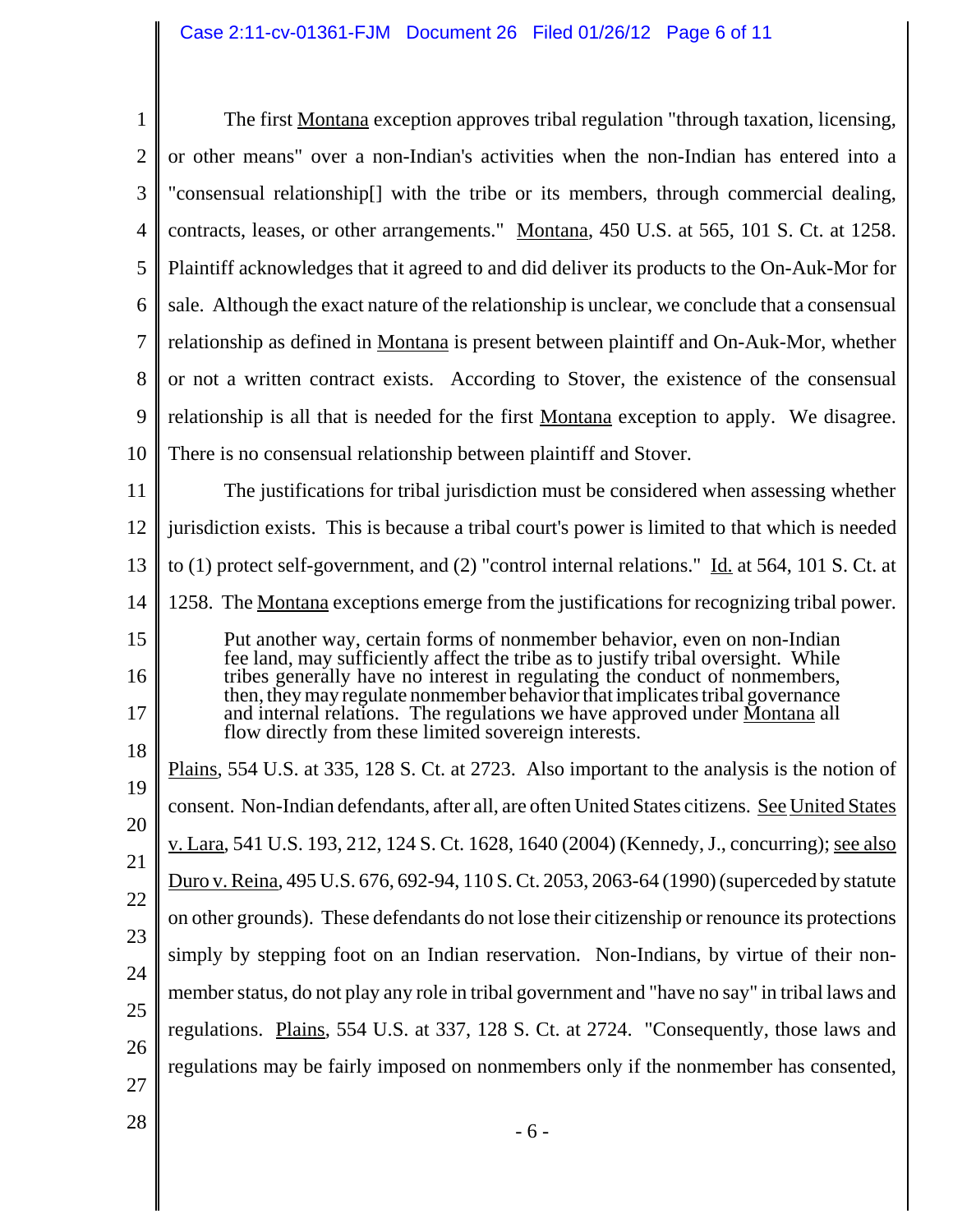#### Case 2:11-cv-01361-FJM Document 26 Filed 01/26/12 Page 7 of 11

1 2 3 either expressly or by his actions." Id. But consent alone is not enough. "Even then, the regulation must stem from the tribe's inherent sovereign authority to set conditions on entry, preserve tribal self-government, or control internal relations." Id.

4 5 6 7 8 9 10 11 12 13 14 In Plains, the Court noted that a non-Indian defendant bank might have reasonably thought that its commercial dealings with an Indian company "could trigger tribal authority to regulate those transactions."  $\underline{Id}$  at 338, 128 S. Ct. at 2725. But Plains held there was "no reason" that the bank should have thought that its business dealings would permit the tribe to regulate the sale of bank-owned land. Id. Here, Stover's tort claim is unrelated to plaintiff's consensual relationship with a tribe member to deliver items for sale to a tribal store. There is no reason why a non-Indian company should reasonably have expected its delivery of food to an Indian store would subject it to a negligence suit by a non-Indian plaintiff governed not by United States law, but by tribal laws and procedures. To find otherwise would expand tribal power over non-members beyond its recognized limits of that necessary to preserve self-governance and control of internal relations.

15 16 17 18 19 20 21 22 Stover next argues that Montana's second exception applies. Tribal jurisdiction exists when a non-Indian's conduct on reservation land "threatens or has some direct effect on the political integrity, the economic security, or the health or welfare of the tribe." Montana, 450 U.S. at 566, 101 S. Ct. at 1258. The non-Indian's conduct must not only injure the tribe, "it must 'imperil the subsistence' of the tribal community." Plains, 554 U.S. at 341, 128 S. Ct. at 2726 (citation omitted). One commentator suggested that the assertion of tribal jurisdiction would have to be "necessary to avert catastrophic consequences" in order for the second exception to apply. Id. (citation omitted).

23

24 25 26 27 Stover argues that negligent conduct in leaving a box on the floor has a direct effect on the political integrity of the Salt River Pima-Maricopa Tribe. According to Stover, "[t]he Tribe's political integrity is threatened when a United States court undercuts the jurisdiction and power of the Tribal Court system." Reply to Mot. to Dismiss at 5-6. But this argument reflects an erroneous understanding of Indian Law and an unwillingness to accept the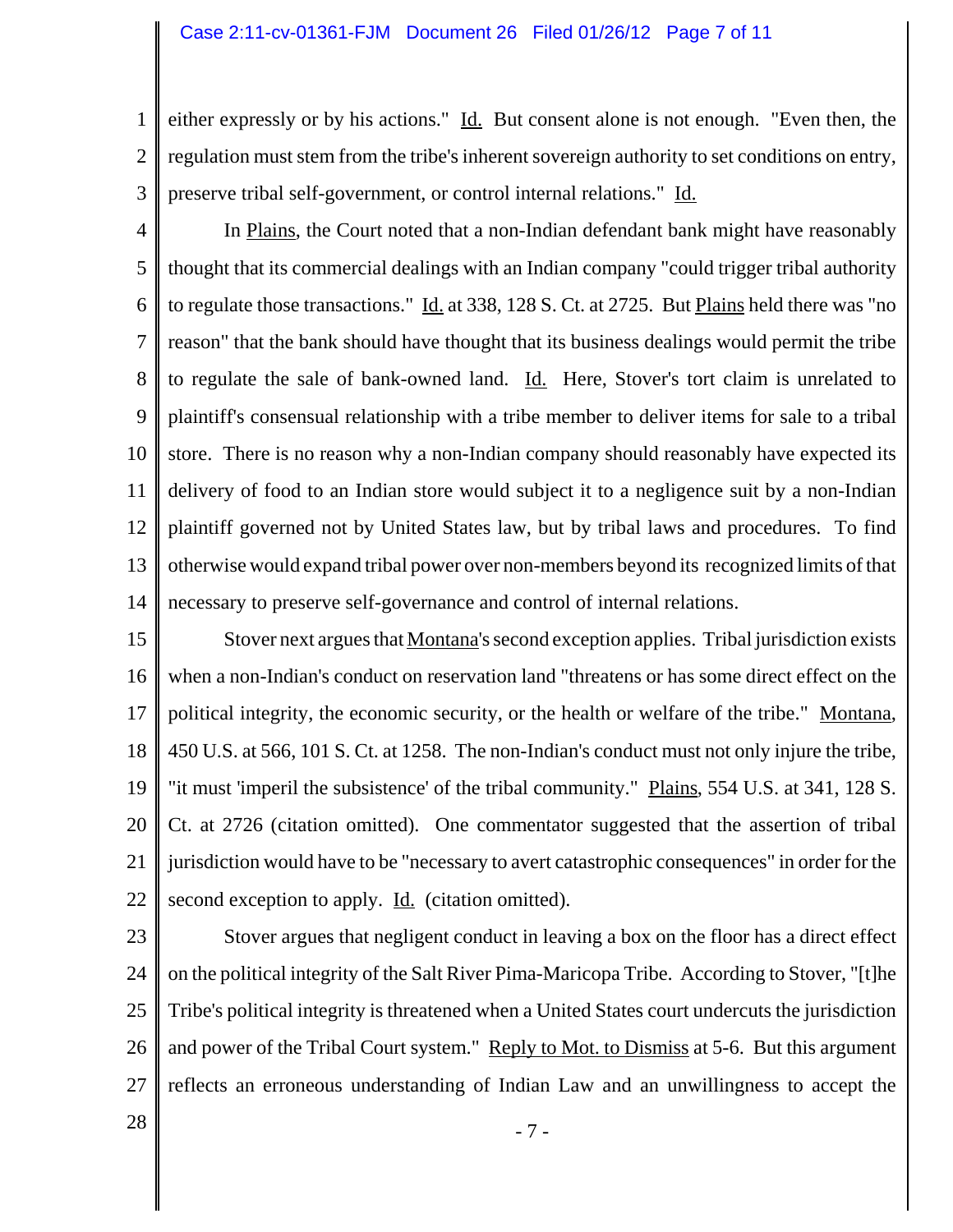### Case 2:11-cv-01361-FJM Document 26 Filed 01/26/12 Page 8 of 11

1 2 3 limitations imposed on tribal jurisdiction. An injury to a non-Indian caused by another non-Indian cannot conceivably be called catastrophic for tribal self-government. To the contrary, it does not affect the tribe at all.

4 5 6 7 8 9 Stover's argument that plaintiff's negligence affected the health and welfare of every tribe member is equally incredible. Stover has not alleged that the errant box injured anyone other than herself. And she has not alleged that plaintiff's mishandling of the box is part of a pattern of negligent conduct on tribal land. Instead, an isolated instance of a non-Indian's negligence that injured a non-Indian cannot seriously be said to imperil the health and welfare of the tribe.

10 11 12 13 14 In sum, it is clear that Stover's allegations against plaintiff do not fall under either of the two Montana exceptions. Because we hold that tribal jurisdiction is clearly lacking and exhaustion would merely cause delay, plaintiff was not required to exhaust tribal court remedies. Comity does not require deference to a court which has no jurisdiction. Stover's motion to dismiss is denied.

15

## **III. Plaintiff's Motion for Summary Judgment**

16 17 18 19 20 21 22 23 24 25 26 Plaintiff moves for summary judgment on its requested injunctive and declaratory relief. In addition, plaintiff moves to strike Stover's responses to plaintiff's statement of facts, arguing that Stover failed to comply with LRCiv 56.1(b). Stover moves to amend her statement of facts, pointing out that plaintiff itself failed to comply with LRCiv 56.1(b) in responding to Stover's statement of facts filed in support of her motion for summary judgment. We note that both parties failed to comply with various aspects of LRCiv 56.1 in their summary judgment briefings, including failing to reference specific admissible portions of the record that support a fact and failing to support assertions in their memoranda of law with citations to the specific paragraph in the statement of facts on which the parties relied. Despite this non-compliance, the material facts are undisputed. Plaintiff's motion to strike is denied and Stover's motion to amend her statement of facts is granted.

27

We turn to plaintiff's request for injunctive relief from the pending tribal court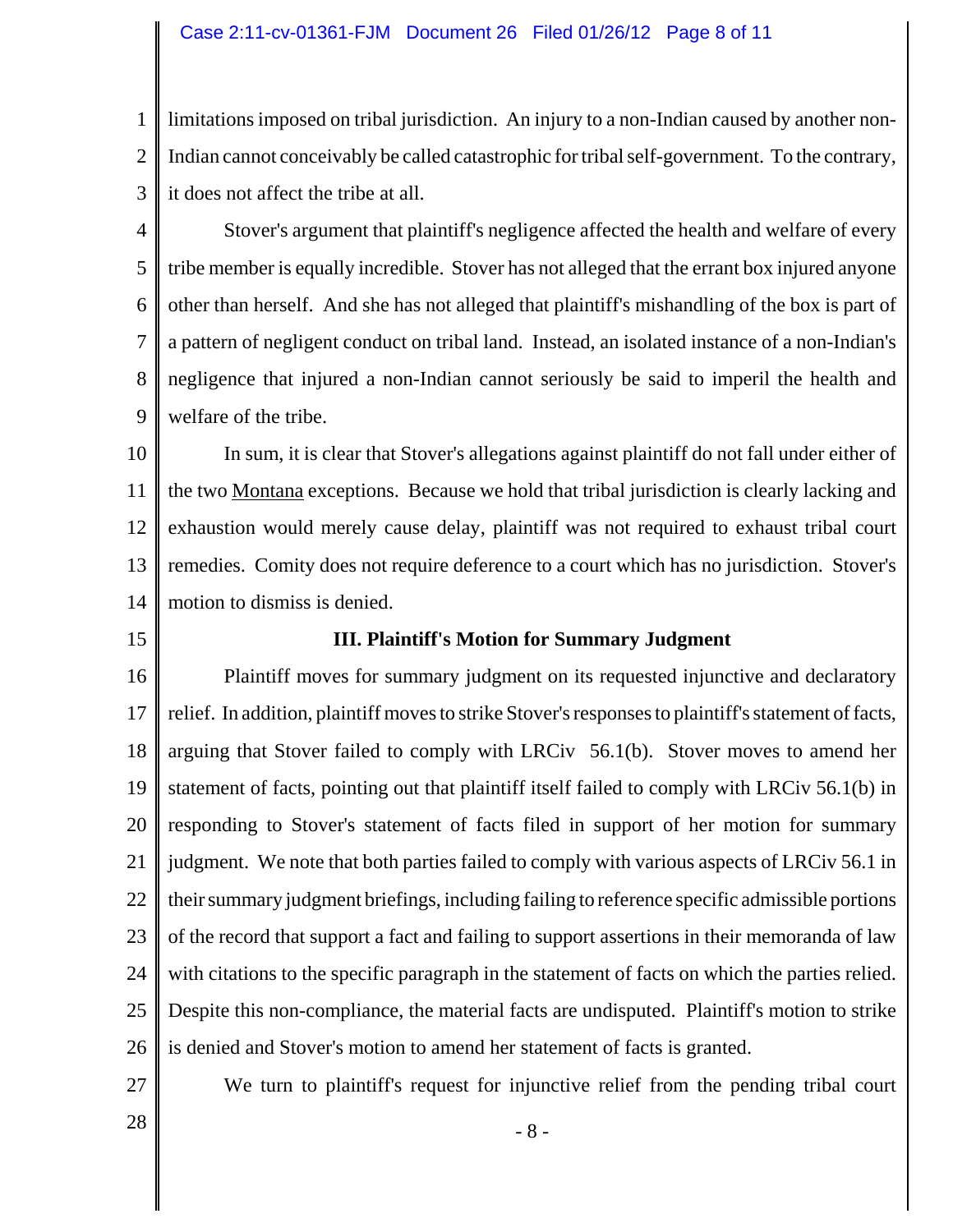1 2 3 4 5 6 7 litigation. A party is entitled to permanent injunctive relief if it can show (1) an irreparable injury; (2) an inadequate remedy at law to compensate the injury; (3) an injunction is warranted after balancing the hardships between the parties; and (4) the public interest would not be harmed by granting the injunction. eBay Inc. v. MercExchange, LLC, 547 U.S. 388, 391, 126 S. Ct. 1837, 1839 (2006). Stover does not dispute plaintiff's argument that it has met all requirements for injunctive relief, but relies instead on her contention that the tribal court has jurisdiction over her claim against plaintiff.

8 9 10 11 12 13 14 15 16 17 18 19 20 21 22 23 24 25 We conclude that all four requirements for permanent injunctive relief are met. Plaintiff will continue to suffer irreparable harm if forced to litigate in tribal court. If Stover's action against plaintiff proceeds in tribal court, plaintiff will be subjected to litigation in a forum which does not have jurisdiction. Plaintiff will be required to present its jurisdictional challenge at the tribal trial court level and possibly in appellate tribal proceedings, and must retain specific tribal advocates to litigate. Plaintiff will be forced to engage in potentially lengthy litigation, all to defend itself in a forum that lacks jurisdiction. Plaintiff would then be required to bring another action in federal court, presenting the same arguments it has already made here. Although plaintiff did not specifically address the inadequacy of its remedy at law, we note that a damages action against Stover for suing plaintiff in tribal court is not only inadequate, it is likely unavailable. Third, the balance of hardships tips in plaintiff's favor. Granting an injunction will not prevent Stover from pressing her claim against plaintiff in courts of competent jurisdiction. It will not prevent Stover from continuing to prosecute her case against Montiel and On-Auk-Mor in tribal court. It will simply remove plaintiff's burden of defending itself in an improper forum. Finally, the public interest is not advanced by having a court that lacks jurisdiction determine a party's legal rights. We therefore grant plaintiff's request for injunctive relief against Stover.

26 27 Plaintiff seeks a declaration that (1) Stover's tort action against plaintiff be adjudicated in this court; (2) Stover's claims against plaintiff are barred by res judicata; and (3) Stover's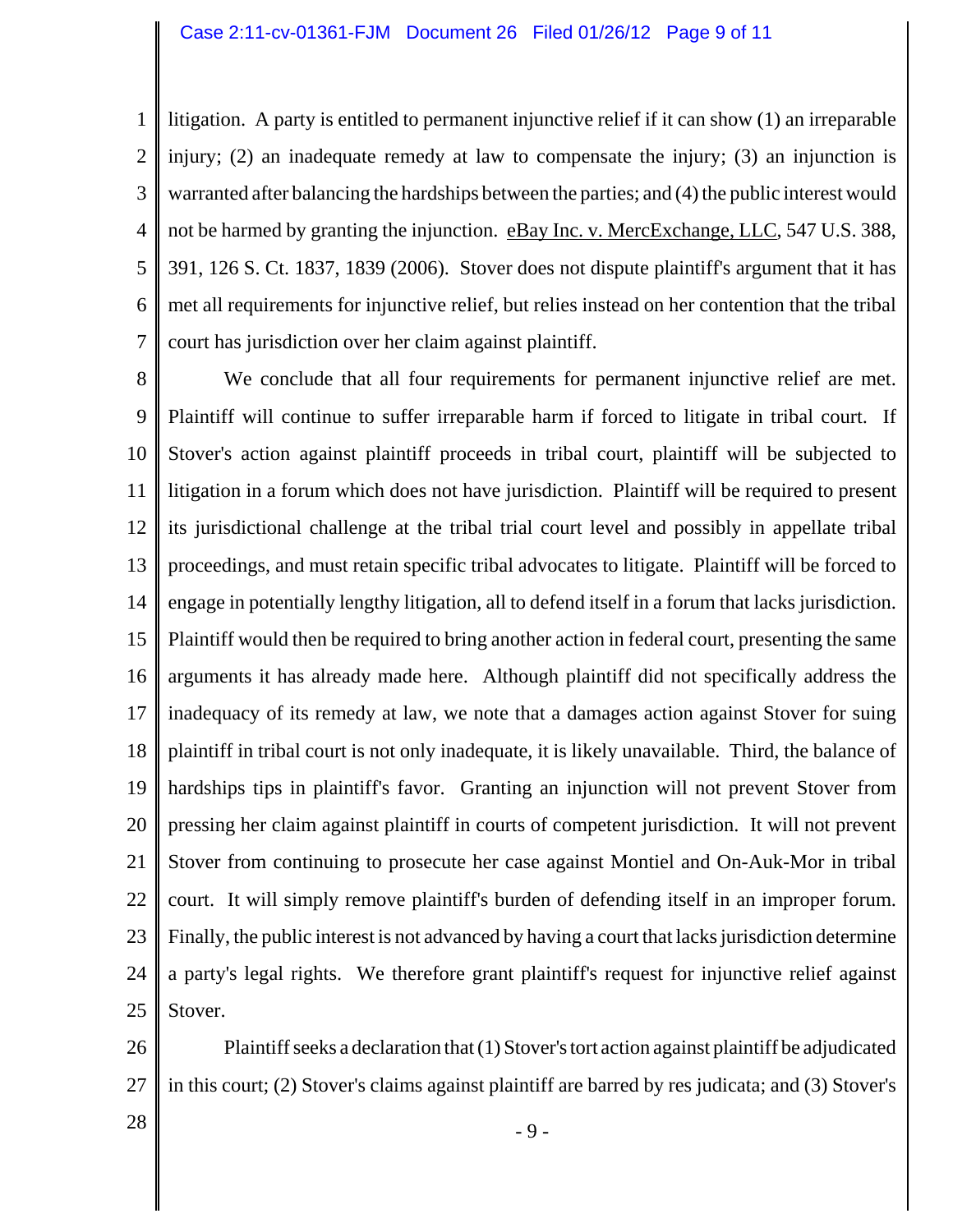1 2 3 4 5 6 7 8 claims against plaintiff are barred by the two-year statute of limitations pursuant to A.R.S. § 12-542. Under the Declaratory Judgment Act, a district court has discretion to decide whether to maintain jurisdiction over a declaratory action. See 28 U.S.C.  $\S 2201(a)$ ; Allstate Ins. Co. v. Herron, 634 F.3d 1101, 1107 (9th Cir. 2011). Having adjudicated the one federal question in this case - whether the tribal court has jurisdiction over Stover's claim - we are left with plaintiff's request for declaratory relief concerning a state-law negligence claim. We exercise our discretion and decline to maintain jurisdiction over the declaratory action. State courts are the best place to adjudicate state law claims against non-Indian parties.

9

# **IV. Stover's Cross-Motion for Summary Judgment**

10 11 12 Stover's cross-motion duplicates her motion to dismiss. Because we have already concluded that the tribal court lacks jurisdiction over Stover's tort action against plaintiff, Stover's cross-motion for summary judgment is denied.

13

# **V. Montiel and On-Auk-Mor's Motion to Dismiss**

14 15 16 17 18 19 20 21 Montiel and On-Auk-Mor move for dismissal for lack of personal and subject matter jurisdiction. They argue that because Montiel is a tribe member and owns the On-Auk-Mor (where Stover was injured), the tribal court has jurisdiction over them. We agree that the tribal court is the proper forum for Stover to assert her tort claims against Montiel and On-Auk-Mor. See Plains, 554 U.S. at 327-28, 128 S. Ct. at 2718-19 (discussing tribal authority to govern its own members' conduct). Thus, there is no reason for these defendants to be present in this action, which is limited to plaintiff's objections to Stover's claims against plaintiff in tribal court. Accordingly, we grant Montiel and On-Auk-Mor's motion to dismiss.

- 22
- 23

# **VI. Salt River Pima-Maricopa Indian Community Court**

24 25 26 27 There is no evidence that the Salt River Pima-Maricopa Indian Community Court has been served. Under Rule 4(m), Fed. R. Civ. P., a defendant must be served within 120 days after the complaint is filed. This action was filed on July 8, 2011. The deadline for service has passed and plaintiff has neither moved for an extension nor shown good cause for the